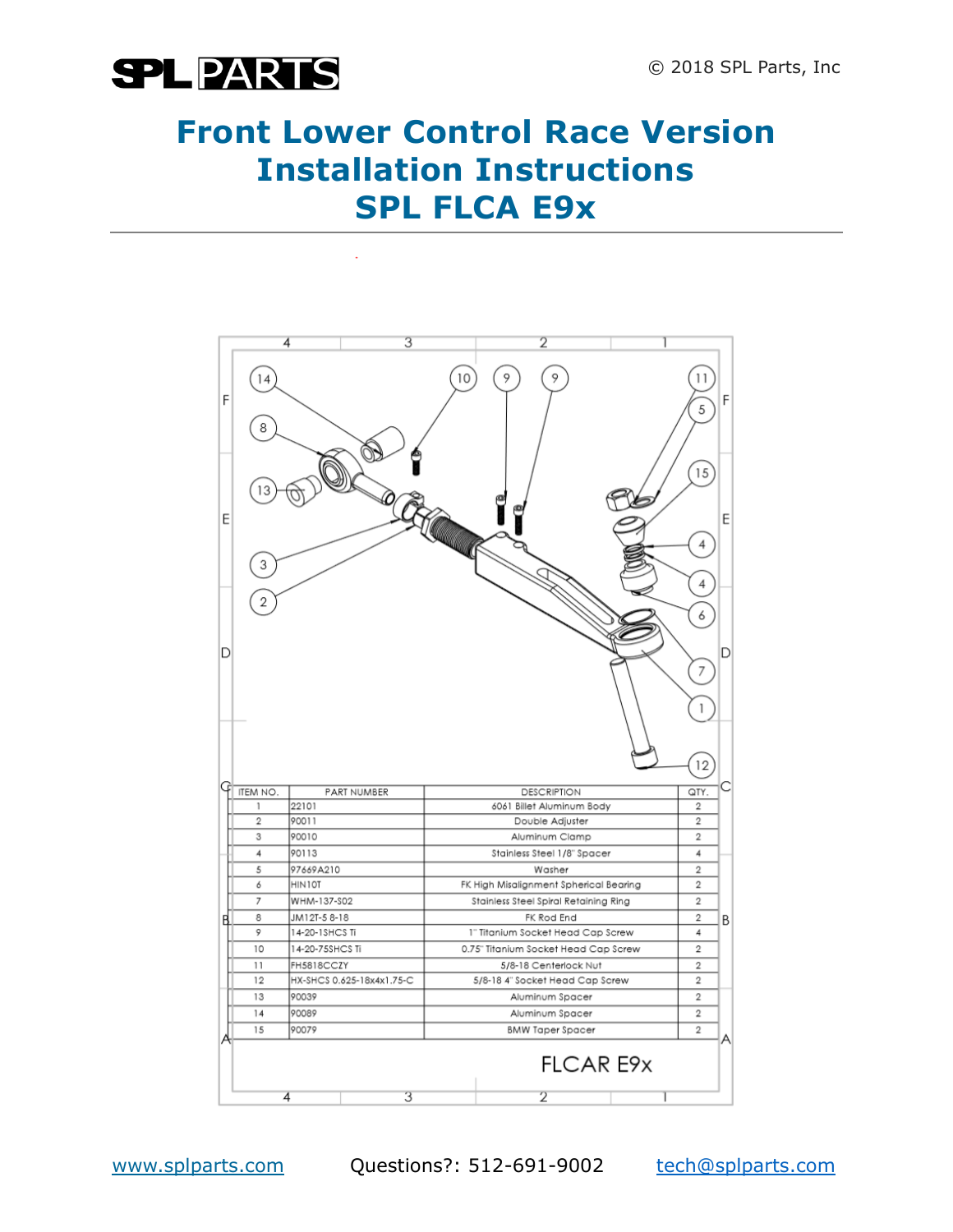## **SPLPARTS**

Thank you for your purchase of this SPL Parts performance suspension product. Please follow these instructions exactly to ensure that the product is able to function to the best of its ability, and you can achieve the most performance out of your vehicle.

1. Jack or raise the front end of the car and remove the front wheels.

2. Disconnect the headlight aiming sensor if the car is so equipped.

3. Remove the ball joint nut at steering knuckle, then the fastener at the subframe end of the arm.

4. Use a prybar to remove arm from steering knuckle, then remove the control arm. The ball joint isn't a press fit, so it should come out fairly easily.

5. Place the OEM arm next to the SPL arm, and lengthen the SPL arm to match the OEM arm as closely as possible. Adjust from the hex on the adjuster, do not rotate only the adjuster or only the rod end.

6. Tighten the Blue Titanium Socket Head Cap Screws (9, 10) on the collar until the assembly is unable to rotate, a maximum of 150 **IN. lbs**. **DO NOT OVERTORQUE**.

7. Install the SPL Parts Control Arm at subframe end first where the two FLCA Spacers (13, 14) should fit, then install at the knuckle.

8. The 5/8-18 Bolt (12) should go through the spherical bearing (6), followed by the tapered spacer (15) into the knuckle. The use of roll-center spacers (4) at the knuckle will vary, **but you must make sure to use the tapered spacer (15)**. If this is not done, the arm may interfere with the knuckle, which could cause failure. Make all of the Nuts finger tight.

9. Tighten the bolts at the subframe to 74**ft. lbs.** (100N/M), and the 5/8- 18x4 Socket Head Cap Screw (12) to 110 **ft. lbs**. Make sure to lubricate the threads; motor oil is fine. *SPL Parts is not liable for any issues due to overtorque.*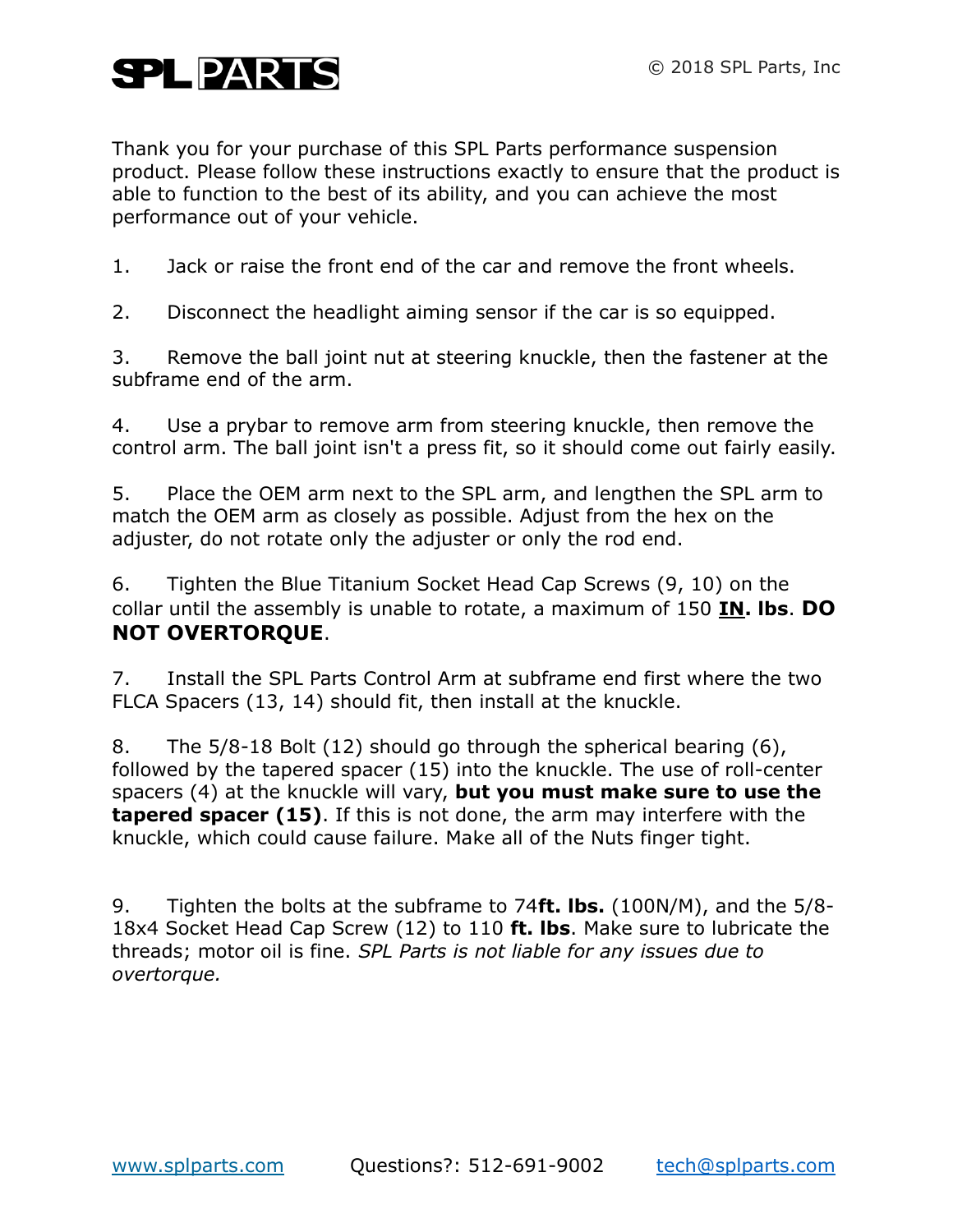

10. If your car is at ride height, the tapered spacer (15) should mimic OEM roll center. If you have lowered your vehicle, you will need to use the roll center spacers (4). If you have a lowered vehicle, you must sweep your suspension from full droop to full compression to ensure the bearing (6) does not go out of articulation anywhere in the suspension travel. Not doing this could result in **dangerous** bearing failure. We suggest removing the spring from the shock/coilover to make sure the suspension is travelling through its full sweep, as the shock should be the limiting factor of your travel, not our arm.

11. Have the car professionally aligned, as replicating the original settings is nearly impossible. It may be necessary to adjust the toe in order to drive the car to an alignment shop. Take these instructions with you to ensure that the arm is adjusted correctly.

12. Be safe, and enjoy your new upgrade!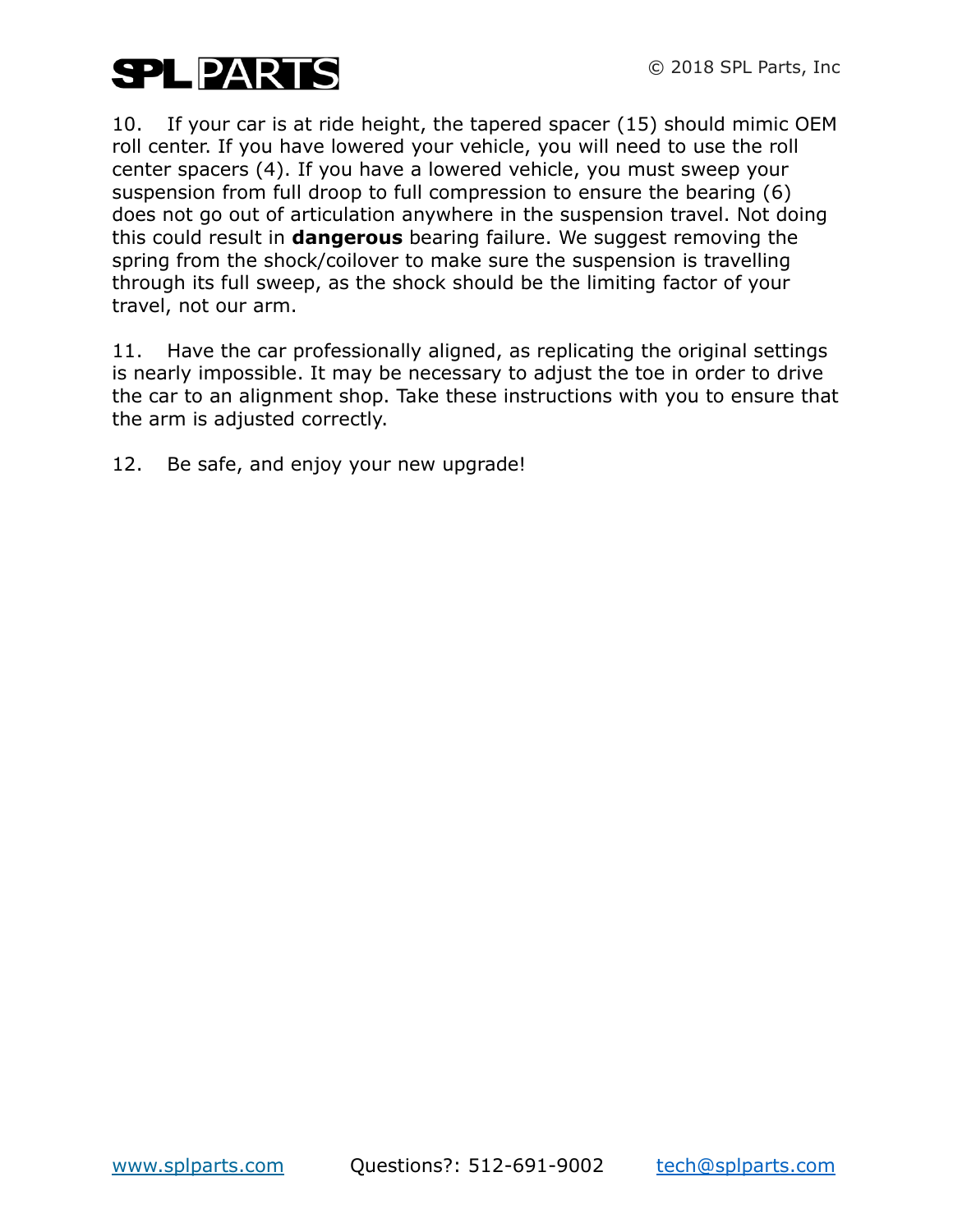

### **SPL Double Adjuster**

The hybrid adjuster is what is known as a **double adjuster**. On the outside, the thread is left-handed. On the inside, the thread is righthanded. When the suspension arm is installed, turning the hybrid adjuster will allow you to lengthen/shorten the assembly.

When lengthening/shortening, be sure to keep the arm and rod end from freely rotating when you turn the adjuster. Do not make the following mistakes (threading out **only** the adjuster or threading out **only** the rod end):



*Overextended adjuster. Overextended rod end.*





*Properly adjusted.*

This picture shows a properly threaded adjuster. The rod end (heim joint) will thread out about 2/3 the length of the adjuster. Note the maximum adjustment limits shown.

You'll notice in the pictures that the threads of the rod end and the adjuster have some dark material on them. That is anti-seize compound we apply to all of our products so that adjustments should be easy and trouble free for quite some time.